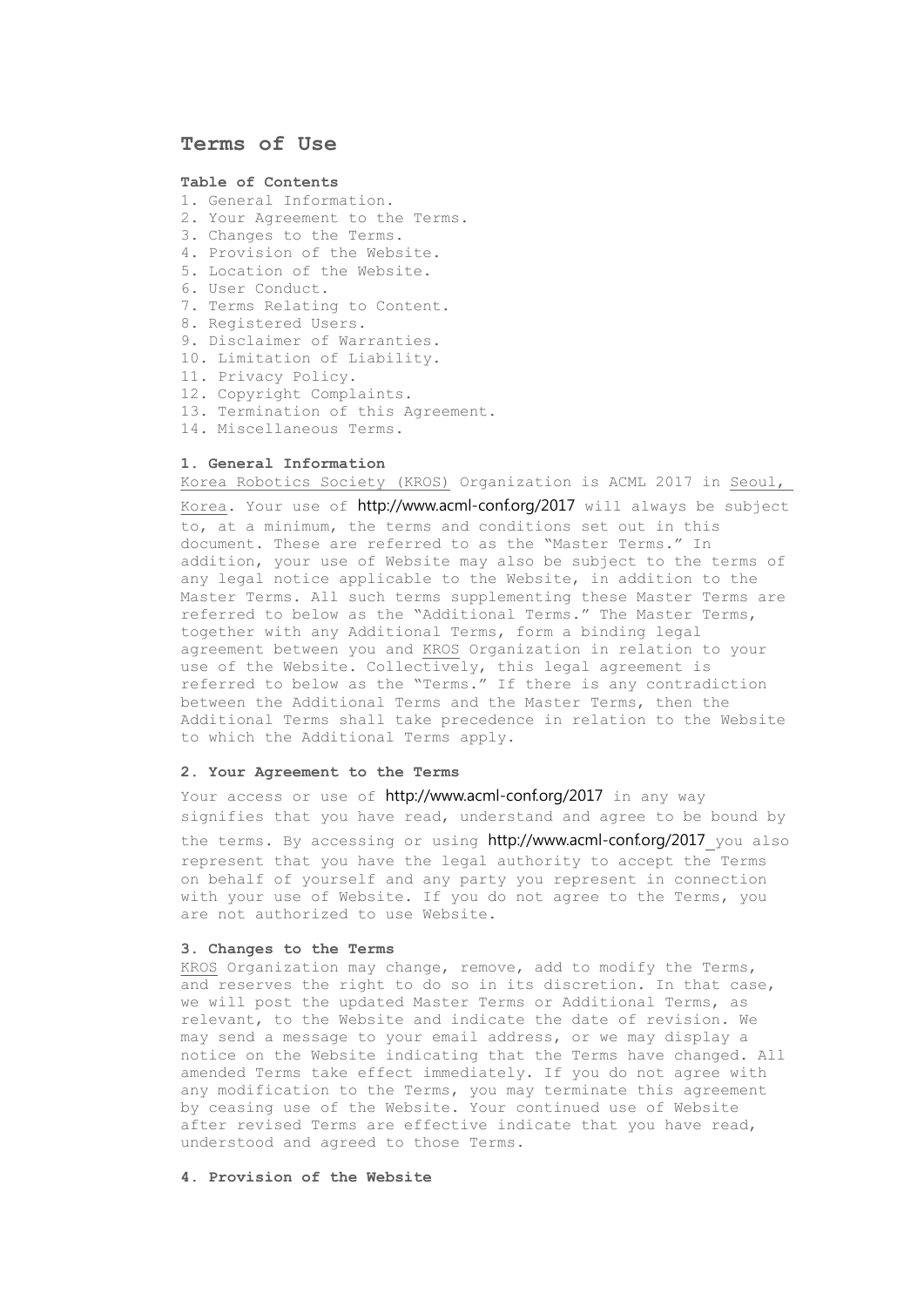KROS Organization makes the Website available to you on the Terms. You may only use the Website in accordance with these Master Terms and any applicable Additional Terms. In particular but without limitation, you may not use the Website for any purpose that is unlawful or prohibited by these Master Terms, any applicable Additional Terms, or any other conditions or notices that are made available on any Website.

## **5. Location of the Website**

The Website Services are controlled and offered by KROS Organization from its facilities in the Korea. KROS Organization makes no representations that the Website are appropriate or available for use in other locations. If you are accessing or using any Website from other jurisdictions, you do so at your own risk and you are responsible for compliance with local law.

#### **6. User Conduct**

Users agree not to use the Website Services to: **·**Post, use or transmit Content that you do not have the right to post or use, for example, under intellectual property, confidentiality, privacy or other applicable laws; **·**Post, use or transmit unsolicited or unauthorized Content, including advertising or promotional materials, "junk mail," "spam," "chain letters," "pyramid schemes," or any other form of unsolicited or unwelcome solicitation or advertising; **·**Post, use or transmit Content that contains software viruses or any other computer code, files or programs designed to interrupt, destroy or limit the functionality of any computer software or hardware or telecommunications equipment or otherwise interfere with or disrupt the Website Services or servers or networks connected to the Website, or that disobeys any requirements, procedures, policies or regulations of networks connected to the Website; **·**Post or transmit Content that is harmful, offensive, obscene,

abusive, invasive of privacy, defamatory, hateful or otherwise discriminatory, false and misleading, incites an illegal act, or is otherwise in breach of your obligations to any person or contrary to any applicable laws and regulations; **·**Intimidate or harass another;

**·**Use or attempt to use another's account, service, or personal information;

**·**Remove, circumvent, disable, damage or otherwise interfere with any security-related features that enforce limitations on the use of the Website;

**·**Attempt to gain unauthorized access to the Website, other accounts, computer systems or networks connected to the Website, through hacking password mining or any other means or interfere or attempt to interfere with the proper working of the Website Services or any activities conducted through the Website Services;

**·**Use any means to bypass or ignore robot.txt, or other measures we use to restrict access or use of the Website Services; **·**Impersonate another person or entity, or falsely state or otherwise misrepresent your affiliation with a person or entity; or

**·**Post or transmit any personally identifiable information about persons under 14 years of age, including without limitation in connection with the Website or the Services offered thereon.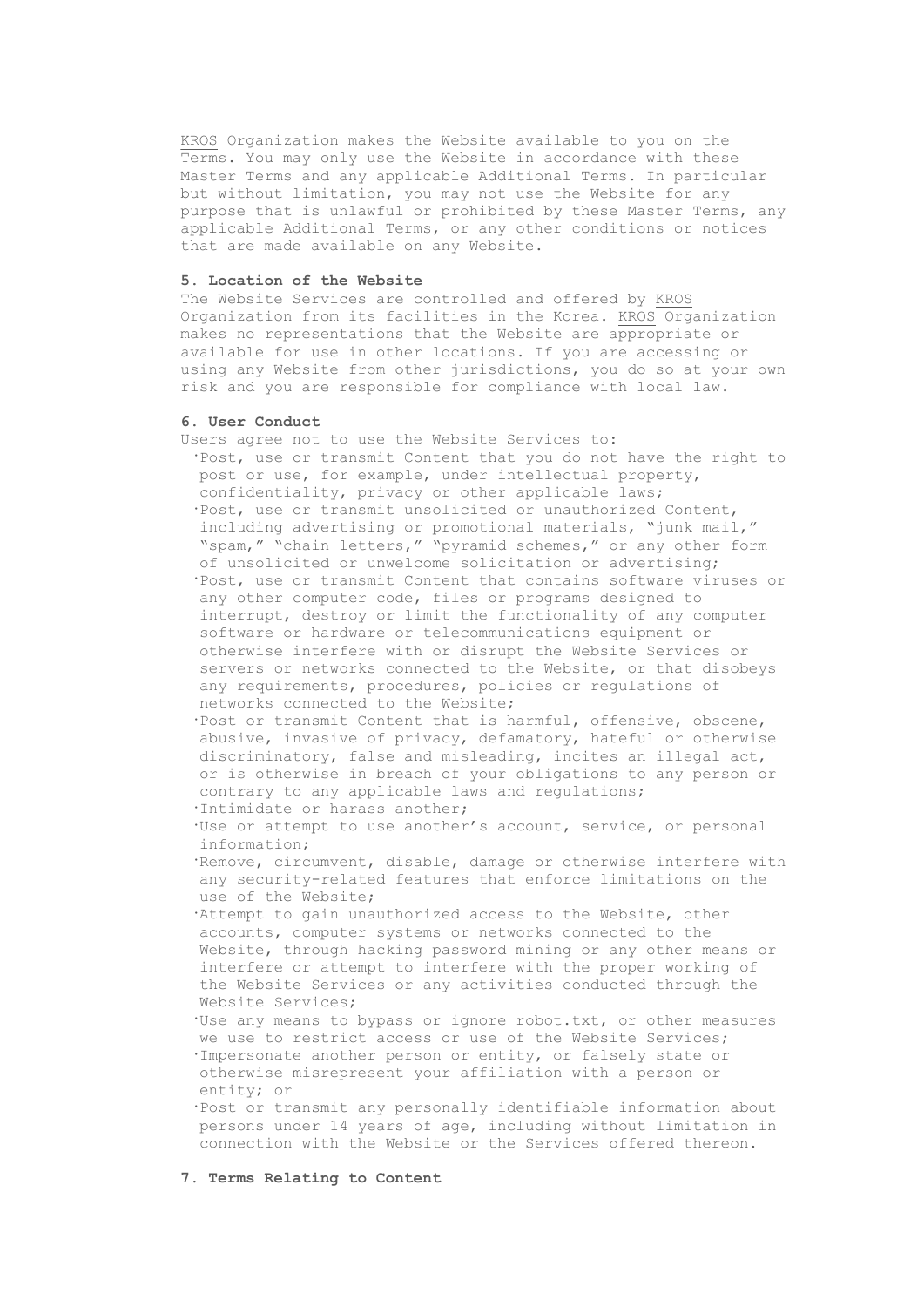**Responsibility for Content.** You understand that all material, data and information, (collectively, "Content") which you may have access to through your use of the Website are the sole responsibility of the person from which such Content originated. This includes assertions that persons may make, expressly or impliedly, about the provenance and ownership of Content that they supply, upload, list and/or link to. You acknowledge that KROS Organization does not make any representations or warranties about the accuracy, integrity or quality of the Content made available at the instigation of users of the Website. You understand that by using the Website, you may be exposed to Content that is offensive, indecent or objectionable. Under no circumstances is KROS Organization liable in any way for any Content, including, but not limited to: any infringing Content, any errors or omissions in Content, or for any loss or damage of any kind incurred as a result of the use of any Content posted, transmitted to, linked to or otherwise accessible or made available via the Website Services.

**Content You Provide.** You may only submit Content to the Website. This means that you can only submit Content that you yourself create, that is in the public domain or that you have been expressly granted the right to submit consistent with the Terms. For the avoidance of doubt, Content that infringes the rights of any third party must not be submitted. You represent, warrant and agree that no Content of any kind submitted, posted or otherwise shared by you on or through any of the Website Services, violates or infringes upon the rights of any third party, including copyright, trademark, privacy, publicity or other personal or proprietary rights, or contains libelous, defamatory or otherwise unlawful material. Further, you represent, warrant and agree not to submit any personally identifiable information. KROS Organization may review your submissions and may delete or remove without notice any Content in its sole discretion that KROS Organization determines violates the Terms or that may be offensive, illegal, or that might violate the rights, harm or threaten the safety of others. KROS Organization does not endorse or support any Content posted by you. You alone are responsible for creating backup copies and replacing any Content you post on the Website, and you authorize KROS Organization to make copies of your Content as we deem necessary in order to facilitate the posting of your Content on the Website.

**Use of Content on the Website.** You represent and warrant to KROS Organization that you will use any and all Content on our Website in accordance with the applicable license. By using the Website, you agree that you are solely responsible for your use of any and all Content made available thereon. You agree that you must evaluate, and bear all risks associated with, the use of any Content, including any reliance on the provenance, ownership, accuracy, completeness, or reliability of such Content. In this regard, you acknowledge that you may not rely on any Content made available on the Website without your own independent evaluation of that Content. KROS Organization does not guarantee that Content made available on the Website does not infringe the rights of any third party.

## **8. Registered Users**

By registering for an account on the Website, you represent and warrant that you (1) are the age of majority in your jurisdiction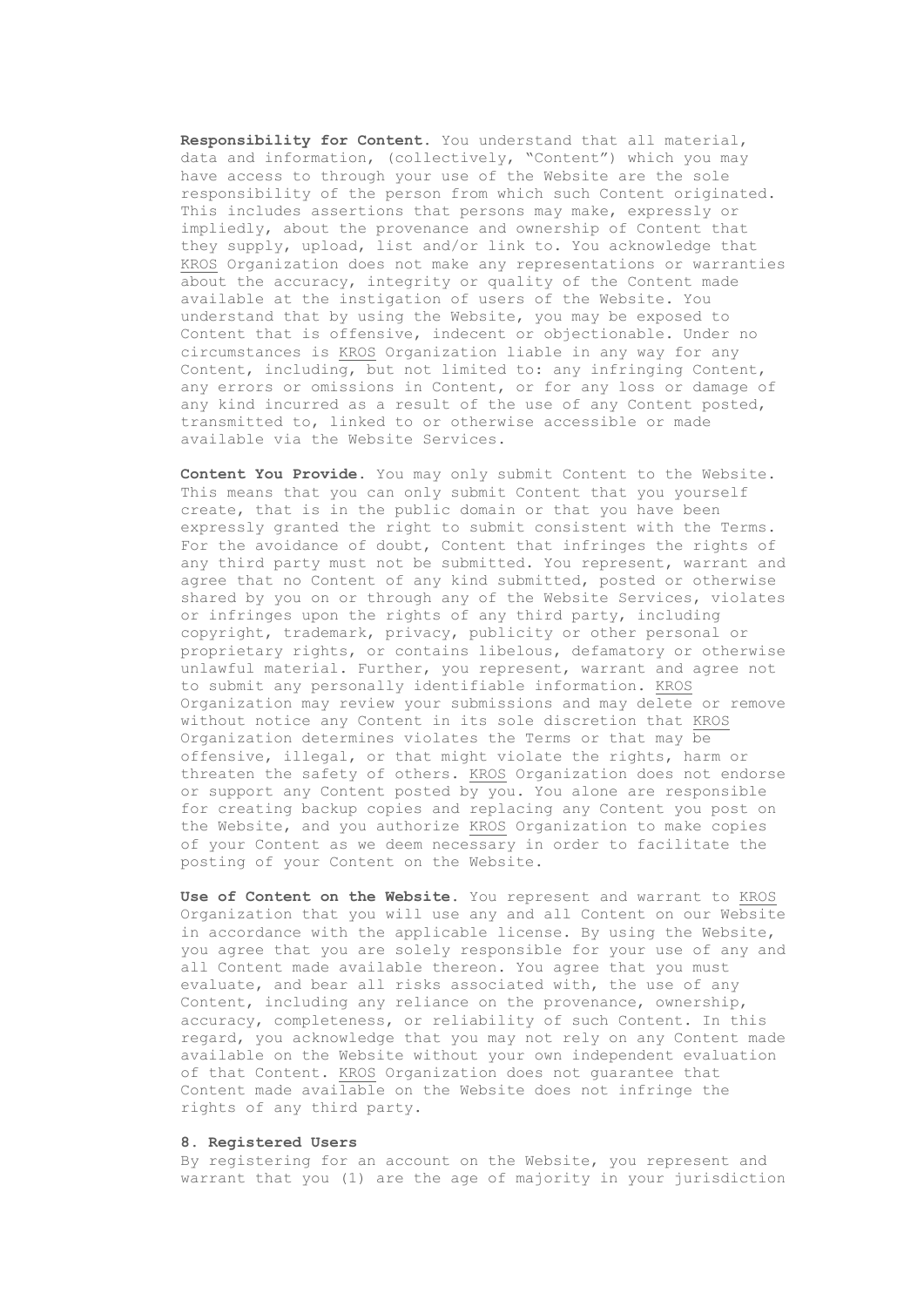or, (2) are over the age of 14 and have the express permission of a legal guardian to become a Registered User and use Services made available to Registered Users, and you further agree to abide by all of the terms and conditions of these Master Terms and any applicable Additional Terms. KROS Organization reserves the right to modify or discontinue the accounts of Registered Users and related Services at any time. KROS Organization disclaims any and all liability to Registered Users.

**Security.** You agree to (a) provide accurate, current and complete information about you, if and as may be prompted by the registration process on the any of the Website, (b) maintain the security of your password and identification, (c) maintain and promptly update your registration information and any other information you provide, and to keep it accurate and complete to, among other things, allow us to contact you, and (d) be fully responsible for all use of your account and for any actions that take place using your account. You may not set up an account or membership on behalf of another individual or entity.

**Termination and Inactivation of User Accounts.** Your participation as a Registered User terminates automatically upon your breach of any of these Master Terms or applicable Additional Terms. In addition, KROS Organization may, at any time: (a) modify, suspend or terminate the operation of or access to your user account for any reason; (b) modify or change Website and Services and any applicable Terms and policies governing your user account and related Website Services for any reason; and (c) interrupt user accounts and related Website Services for any reason, all as KROS Organization deems appropriate in its discretion. Your access to your account, and use of the Website may be terminated by you or by KROS Organization at any time and for any reason whatsoever, without notice.

In addition, KROS Organization reserves the right to delete and purge any account and all Content associated therewith following any prolonged period of inactivity, all as may be determined by KROS Organization in its complete discretion.

## **9. Disclaimer of Warranties**

To the fullest extent permitted by the applicable law, KROS Organization offers the Website and Services as-is and makes no representations or warranties of any kind concerning the Website services. KROS Organization does not warrant that the functions or content contained on the Website will be uninterrupted or error-free, that defects will be corrected, or that KROS Organization's servers are free of viruses or other harmful components. KROS Organization does not warrant or make any representation regarding use or the result of use of the content in terms of accuracy, reliability, or otherwise.

### **10. Limitation of Liability**

KROS Organization shall not be responsible or liable whatsoever in any manner for any content posted on the Website for your use of the Website Services.

## **11. Privacy Policy**

KROS Organization is committed to handling responsibly the information and data we collect through our Website and agrees to use your personal information in accordance with the Privacy Policy and the Terms. The Privacy Policy is hereby incorporated